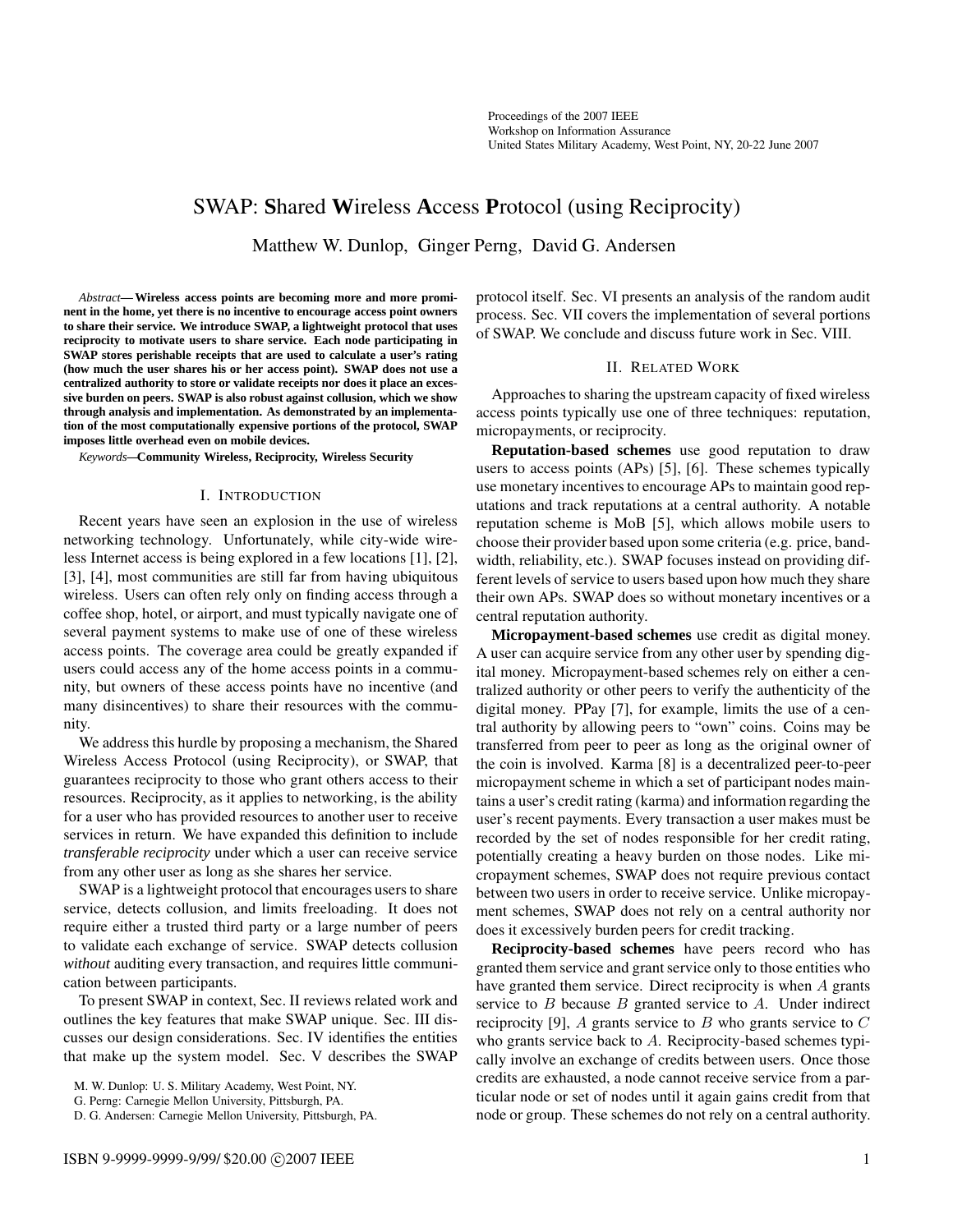Reciprocity-based schemes include Samsara [10] and P2PWNC [11]. Samsara is a peer-to-peer storage system that enforces fairness among peers via transferable "claims." A peer using storage from another peer gives a claim that allows the other peer to use its space. P2PWNC groups users into teams. Wireless users access foreign teams' APs based on their team rating. The algorithm builds a receipt graph of directed paths to determine who should be granted service. Service is granted only if there is a direct or indirect path from the consumer to the provider. Like other reciprocity-based schemes, SWAP does not require a centralized authority to manage credit. Unlike other reciprocity-based schemes, SWAP does not require previous contact between two users in order to receive service. Additionally, SWAP's credits are not depleted during connections to foreign access points. Instead, credits expire over time. Users may thus use other APs as long as they share their own APs.

## III. DESIGN CONSIDERATIONS

SWAP is designed with two considerations in mind: the incentives for a user participating in a shared wireless access protocol, and the requirements, such as computational feasibility, that the system must meet.

## *A. Incentives*

SWAP's primary incentive for users is delayed reciprocity: the *promise* of receiving service for providing service [12]. In order to access the Internet using SWAP while away from their home access points, users must first share their own service. The system can promote sharing if users receive better service by sharing more of their own service with others.

A second incentive is the network effect: As more users share their service, users are more likely to be able to receive service at a particular location [13].

A third benefit to users is cost/performance: SWAP is free if you share your own AP, and 802.11 access points are typically much faster than other wireless access methods such as 3G cellular data networks. (Users will often travel to an access point to avoid slow 3G connection speeds [14].) Finally, some users might share their service for ideological reasons of sharing or undermining the telecommunication giants [14].

These incentives encourage users both to provide service and to improve the service provided. For example, a typical indoor 802.11b/g wireless access point has a range of 46 *m*[15]. Outdoors, the same wireless access point can exceed 92 *m*. Users can extend the range of their APs in other ways, such as using antennas or amplifiers [16]. Improved service will attract more users, which in turn grants the AP's owner better service when away from home. Such "competition" expands the coverage and quality of the entire system.

## *B. Requirements*

A reciprocity-based credit system for wireless access networks should meet five requirements:

1. The system should motivate users to share their resources. The system should limit "freeloading" (consuming resources without contributing resources).

2. The system should allow users with credit to receive service from any other user. In other words, credit for providing service should be transferable, and access to resources should not be based solely on direct reciprocity between two users.

3. The system should not need a trusted-third party (TTP). SWAP's goal is to allow users to benefit from each others' access points without incurring extra costs. Introducing a TTP to maintain the credit accounts of all users in the system may incur costs that undermine the goal of being entirely community-based.

4. The computational, storage, and latency overhead of the protocol should be low. For example, the time to issue credit for having received service should not be a significant portion of the service time.

5. The system should be able to detect peers who collude to subvert the system. Furthermore, the system should minimize the gains peers can receive from collusion.

#### IV. SYSTEM MODEL

SWAP brokers access between two entities: *mobile nodes* that wish to receive broadband service; and *access points* (APs), wireless routers that provide access to the Internet. Each mobile node is associated with one *home* AP and freely receives service from this AP. *Roaming* mobile nodes wish to receive service from *foreign* APs. SWAP allows roaming nodes to receive service from foreign APs provided that their home APs are willing to service other roaming nodes.

To give APs credit for providing service, each mobile node M has a private key sk $_M$  that it uses to sign receipts for service from APs. Receipts are stored in a distributed hash table (DHT) using a consistent hashing protocol which we discuss in more detail in Sec. V. A mobile node is bound to its associated AP through a certificate signed by a node in the DHT that verifies both the mobile node's public key and the AP's network address. The certificate issuer assigns each mobile node a unique identification number (ID) used to identify itself to foreign APs.

All entities must have clocks loosely synchronized to within a few minutes. The clock is used only to timestamp receipts.

## V. SWAP PROTOCOL

To gain access from a foreign AP,  $A_f$ , a roaming mobile node,  $M$ , first sends its certificate (containing its ID and the network address of its AP) to  $A_f$ . The foreign AP then contacts the mobile node's AP,  $A_M$ , to retrieve receipts that prove that  $A_M$  has given access to other mobile nodes.  $A_f$  then verifies the validity of the receipts it receives. It may also randomly audit some of the receipts (Sec. V-C). From the receipt set,  $A_f$  determines how much bandwidth to give the roaming node. After this negotiation, the mobile node can access the AP. Throughout the active session, the mobile node generates and sends receipts for the service it receives. The simple protocol is shown in Fig. 1.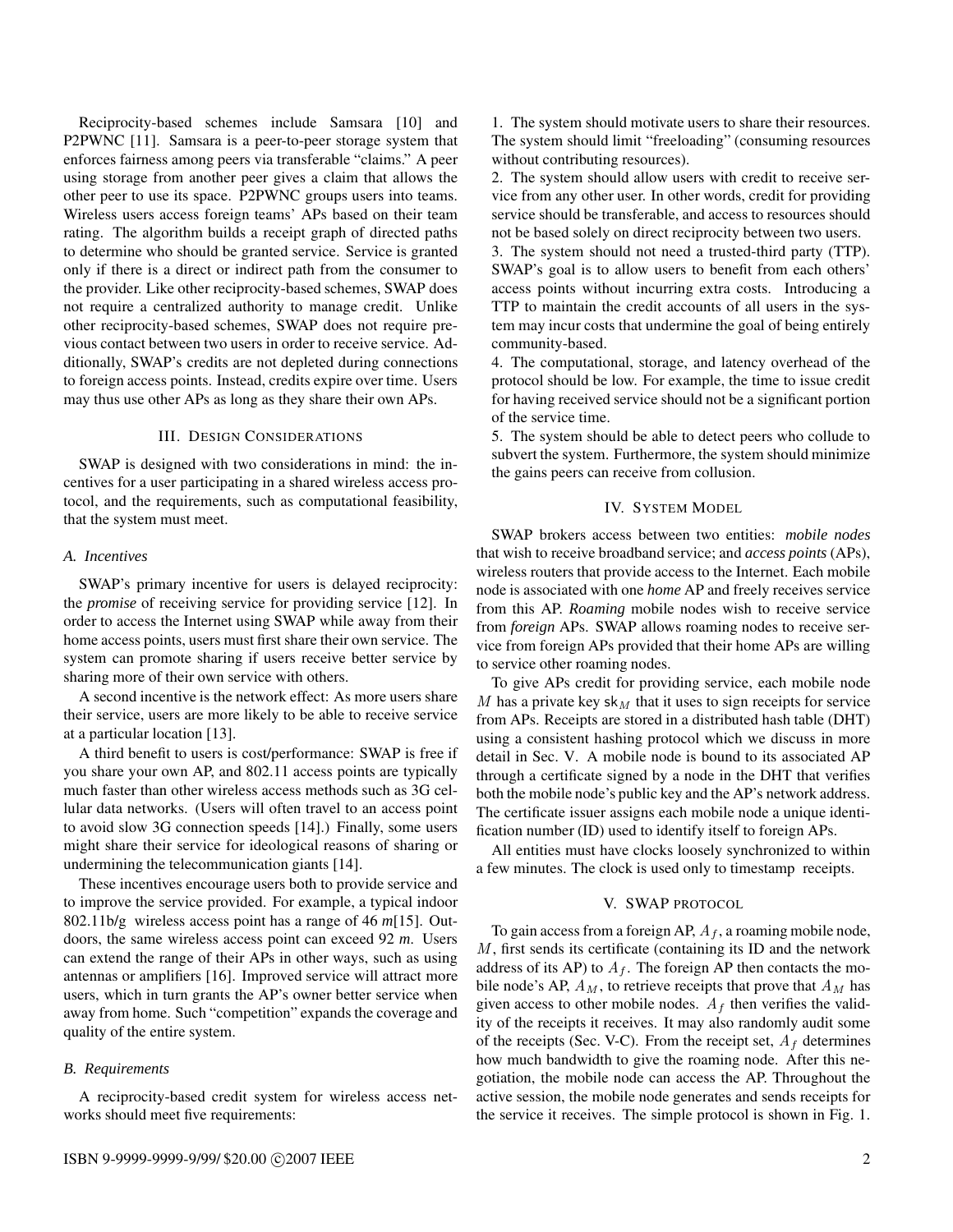

Fig. 1. SWAP protocol

The AP logic for accepting a mobile node's request for access is shown in Fig. 2.

We next explain six specific components of the SWAP protocol: receipt generation, receipt storage, random audits, rating calculation, service denial, and the way nodes join the system.

#### *A. Receipt Generation*

When a mobile node M receives service from an AP  $A_f$ , it credits the AP by generating a *receipt* for the AP. The receipt is of the form:

$$
R = \{A_f, \mathsf{ID}_M, b, t_{\mathsf{start}}, t_{\mathsf{end}}\}_{\mathsf{sk}_M}
$$

where  $ID_M$  represents the ID of M, b represents the number of bytes transferred, and  $t_{\text{start}}$  and  $t_{\text{end}}$  represent the start and end time of service, respectively. The five fields are signed by  $M$ 's private key which is denoted by  $\{\cdot\}_{\mathsf{sk}_M}$ .

Receipts are created periodically for the AP granting service. Periodic receipts discourage corrupt nodes from refusing to credit the AP after receiving service. If a mobile node fails to generate a receipt after the fixed time interval, the AP can deny the mobile node further access. To reduce storage overhead, receipts express cumulative amounts of time such that a new receipt will replace the previous one stored at the AP.

Analogous to receipts are *nonreceipts*: certificates summarizing the times which a mobile node is idle and has not been accessing a foreign AP. Nonreceipts are receipts signed by a mobile node to its own AP. They allow non-roaming mobile nodes to receive credit. This dissuades nodes from giving receipts to APs from which they have not received service, as they can credit themselves instead. Nonreceipts have the same form as regular receipts, and are stored in the same manner as receipts. Therefore, we limit our discussion to only receipt storage.

### *B. Receipt Storage*

When an AP receives a receipt  $R$ , it stores the receipt both locally and on one other designated AP,  $A'$ .  $A'$  is chosen using consistent hashing [17]. Similar to many peer-to-peer distributed hash tables (DHTs) (e.g., [18], [19], [20], [21]), SWAP uses the hash function to map a receipt to an AP that stores it.



Fig. 2. Random Audit Process

A DHT gives nodes and objects identifiers generated by a globally-known hash function,  $q(\cdot)$  (e.g., SHA-1 [22]). A node's identifier determines the objects for which the node is responsible. DHT protocols are designed to scale to a large number of nodes; therefore, the primary goal of these protocols is to quickly determine the location of an object. Any DHT implementation can fulfill this requirement for SWAP. One possibility is an external "service" DHT such as OpenDHT [23].

An AP's identifier is determined by hashing the network address of the AP. Receipt identifiers are determined by hashing the start time of the receipt, rounded down to the nearest hour and the ID of the mobile node that generates the receipt:  $g(t_{\text{start}}, \text{ID}_R)$ . This allows all receipts generated by the same mobile node in the same start hour to be mapped to the same AP. This mapping is enforced to reduce the overhead in random audits, while ensuring that a single compromised node does not affect a wide time range for any mobile node.

Unlike conventional credit, which does not expire, receipts are only valid for a limited time. When a foreign AP requests receipts from a mobile node's AP, only receipts for the *active time period* are sent. When a receipt is older than the current active time period, it is expunged from the sets of receipts that the AP stores. This reduces the overhead of storing receipts to storing only receipts valid at the current active time period.

## *C. Random Audit*

The random audit allows  $A_f$  to catch mobile nodes that generate multiple receipts for the same time period (impossible, since a node is only allowed to use one AP at a time). When an AP receives a set of receipts  $S$  from a mobile node's AP, it may decide to randomly audit some of those receipts. The AP audits a receipt by querying each AP that is responsible for every hour within the receipt's start and end times. For each receipt  $R$  that  $A_f$  wishes to verify, it does the following:

1. Round down the start time and end time of the receipt to the nearest hour,  $h_{\text{start}}$  and  $h_{\text{end}}$  respectively.

2. For each hour h from  $h_{\text{start}}$  to  $h_{\text{end}}$ :

(a) Determine the AP  $A_h$  that stores the receipts for the mobile node that generated the receipt  $M_R$  for that hour by calculating its identifier,  $g(h, \mathsf{ID}_R)$ .

(b) Send an audit request message containing R to  $A<sub>h</sub>$ .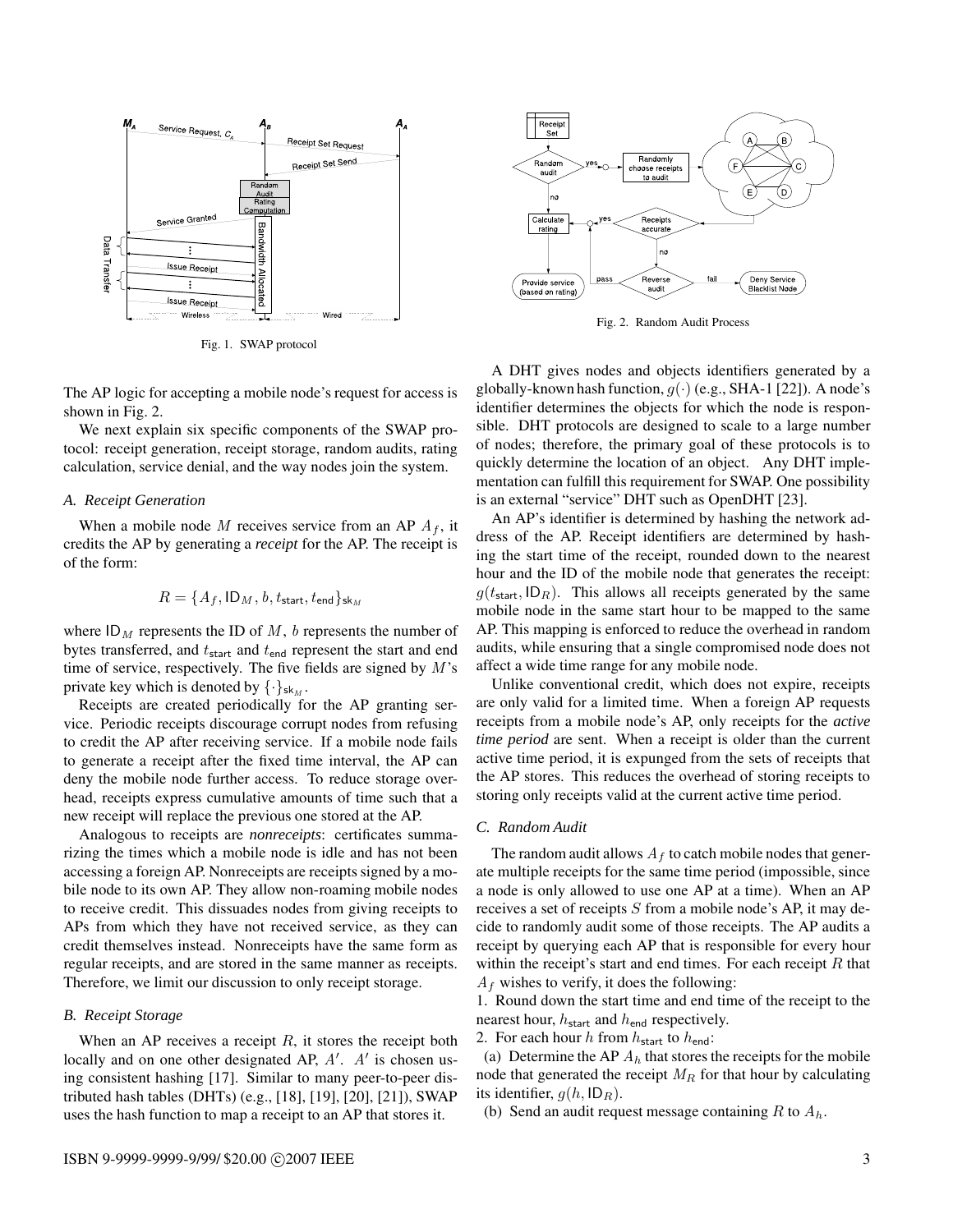When  $A_h$  receives an audit request, it looks at all of the receipts it has stored for the hour and determines if the generator of  $R, M_R$ , created more than one receipt  $R'$  that overlaps  $R'$ 's time period. If not,  $A_h$  returns NOCOLL to the querying AP, signifying that  $R$  is valid. Otherwise it returns COLL to the querying AP and provides the set of overlapping receipts from the cheating node. While a cheating AP could falsely return NOCOLL, the proof of cheating is self-verifying, since it consists of receipts that only the cheating node could generate.

If any A<sup>h</sup> returns COLL for any receipt R, A begins a *reverse audit* for the node requesting service,  $\overline{M}$ . When  $\overline{R}$  and  $R'$  collide, the culpable party is *not* necessarily M , the node requesting service. Rather, it is the node that generated the receipt,  $M_R$  for  $A_M$ . However, if  $M_R$  and M are colluding, it is likely that M has also generated receipts for  $M_R$ . Therefore, the reverse audit checks all receipts generated by  $M$  during the active time period. If there are collisions between any receipts during the reverse audit, then  $M$  is also guilty of colluding. If there are no collisions, A gives access to M. The logic for  $A_f$  granting access is shown in Fig. 2. Confirmed cheating nodes are either temporarily or permanently banned from the community as described in Sec. V-E.

To evade collusion detection, a malicious AP may refuse to push its receipts to the DHT (this way no false receipts are stored in the DHT). To prevent this,  $A_h$  issues NOFINDs to the querying AP for each receipt R that is audited, but not found. If a querying AP receives NOFINDs for a significant number of the receipts it has queried, it denies the roaming node access. Additionally, if the querying AP receives a NOFIND from  $A<sub>h</sub>$  for R, the querying AP sends R to  $A_h$ . This is safe to do since  $A_h$ can verify the validity of  $R$ . Since the querying AP sends missing receipts to the appropriate node in the DHT, those receipts intentionally omitted by the malicious AP will get stored in the DHT simply by requesting service. Thus, collusion can still be detected during subsequent service requests.

Note that there may be cases when  $A_h$  might legitimately not respond to an AP's audit request (e.g.,  $A<sub>h</sub>$  is temporarily offline or the audit request gets dropped by the network). In such cases, the AP simply ignores the receipt stored at  $A_h$  in its bandwidth calculation for the node.

Optionally,  $A_f$  can query the DHT to determine if the access point belonging to the receipt issuer,  $A_R$ , has provided service to any mobile node other than itself or  $M$ . If not,  $A_R$  is suspected to be a Sybil node [24] of  $A_M$ . For verification,  $A_f$  queries the DHT to determine if any  $A_{R^*}$  in  $A_M$ 's receipt set has provided service to any mobile nodes other than itself or  $M$ . If most nodes never receive service from anyone else, it is reasonable to accuse M of employing a Sybil attack and ban her from the community.

#### *D. Rating Computation*

Once mobile node M passes the random audit, AP  $A_f$  computes the node's rating, which determines the amount of service  $A_f$  grants M. The rating is based upon the total amount of time that  $A_M$  provides service:

$$
r_M = \sum_{i=1}^{U} t_i \tag{1}
$$

where  $r_M$  is M's rating, U is the number of users that received service from  $A_M$ , and t is the total amount of time service was provided to each user.

Time is used as a linear measure for calculating rating in order to provide the greatest reward to APs that provide the most service. We assume that users who receive poor or low-bandwidth service from an AP will terminate service of their own accord and not return to the poor AP. Therefore, APs are discouraged from trying to game the system by providing poor service to many people. The incentive for APs is to provide the minimum level of service to users that keeps them happy, which is in line with SWAP's goals.

While our scheme works well in most scenarios, it is ineffective for APs in isolated areas. These APs may see only a few roaming nodes for short periods of time, and the resulting ratings will be similar to that of a non-sharing AP. To encourage such APs to provide service (the service may be quite valuable to those few users who use it, since access is presumably rare), (1) can be modified such that there is a higher reward to APs for smaller amounts of sharing. However, this modification allows a malicious AP to modify its behavior to maximize rewards without providing honest sharing. For this reason, a nonlinear rating equation should only be used in a trusted environment.

After calculating M's rating  $(r_M)$ ,  $A_f$  grants service to M proportionally to  $r_M$ :

$$
allocated bandwidth_M = \frac{total\_bandwidth \cdot r_M}{\sum_{U'} r} \tag{2}
$$

where  $U'$  is the number of users currently accessing  $A_f$ .

## *E. Service Denial*

A node confirmed as cheating is added to a revocation list and denied service. If a node fails a random audit, it is suspected of cheating. The accuser then requests that the AP located at the hash of the current time and the ID of the accused node conducts a confirmation audit. If this audit also fails, then the accused node is confirmed as cheating. Nodes added to the revocation list can either remain on the list permanently or decay over time.

#### *F. Bootstrapping*

A node joins SWAP by registering with the DHT to receive an identity certificate. It can then build its receipt set by allowing mobile nodes to roam on its AP. It can also increase its receipt set by generating nonreceipts for itself. Thus, an idle mobile node may later receive some service from foreign APs even though it has only recently joined the system.

#### VI. ANALYSIS

This section presents an analysis of how SWAP prevents cheating. We assume that most users of the system are not ma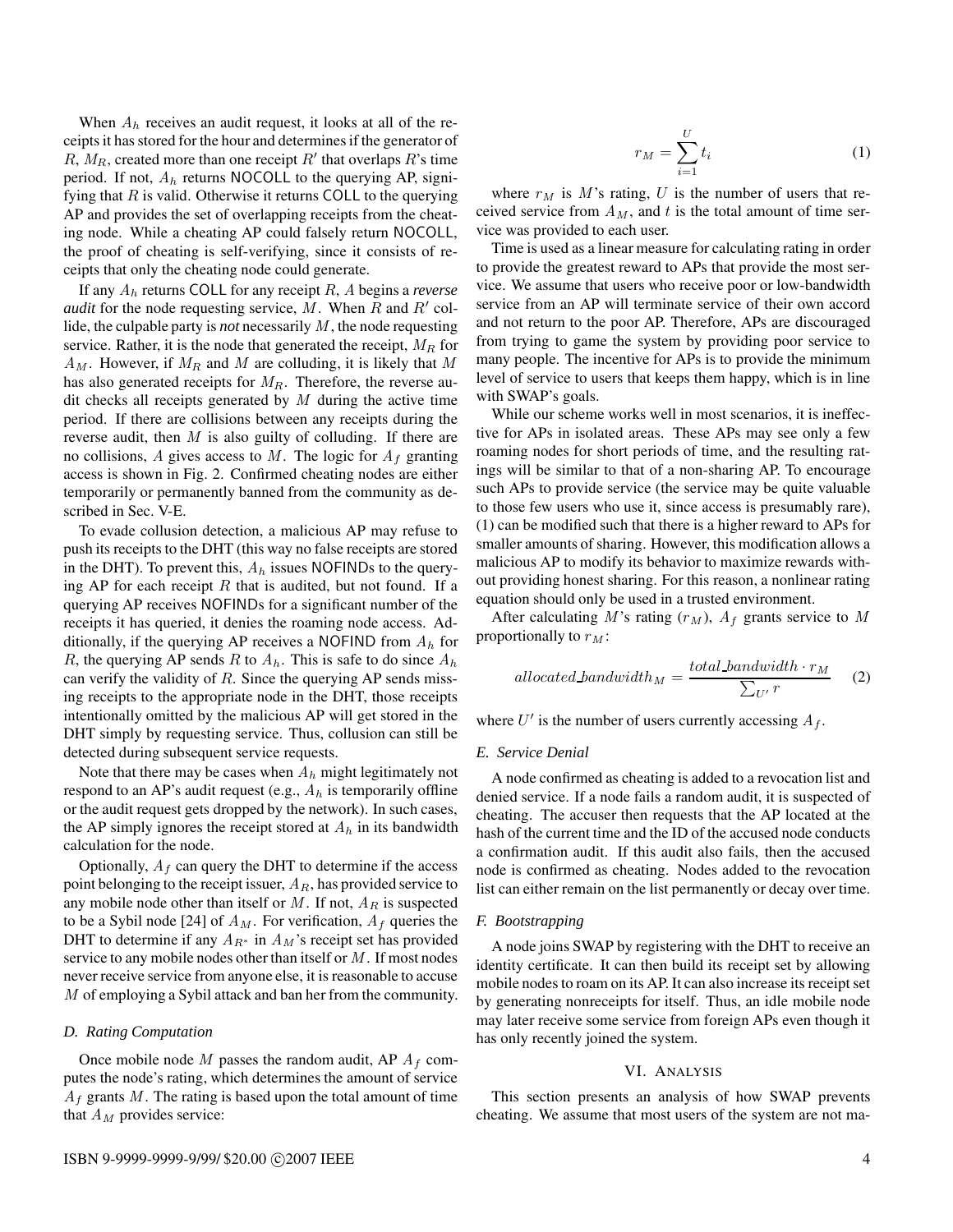licious. We begin by discussing how a malicious node may attempt to cheat. This is followed by a discussion of the countermeasures we take to mitigate collusion in SWAP. We then present the mathematical likelihood of detecting collusion based on our primary countermeasure, random audit. A demonstration of the validity of our calculations is given through implementation of the audit process.

#### *A. Possible Ways to Cheat*

There are many ways a malicious node may attempt to cheat in SWAP. We address each of these and show how SWAP mitigates the threat.

**Sybil attack.** An AP might augment its receipt set with receipts from fake mobile nodes. Thistype of cheating is known as a Sybil attack [24]. SWAP prevents this by randomly checking receipts to see if receipt issuers are sharing service (described in Sect. V-C). The rationale is that a Sybil node will only receive service from itself, the "real" node, or not at all. A node using a second layer of Sybil nodes to provide service to the first layer of Sybil nodes can escape detection. We accept this risk in the interest of keeping SWAP completely decentralized.

**Service theft.** A mobile node may attempt to steal service by not issuing receipts to an access point for service provided. As described in Sect. V-A, this cheating is mitigated by the access point terminating the connection with the mobile node after the first interim receipt is not received. The gain from this attack is less than or equal to the minimum interim receipt period.

**Service hoarding.** An access point may share service with only one or a few mobile nodes. According to the semantics of the protocol, the access point's corresponding mobile node will not be denied service. However, the amount of service this node receives will be reduced, according to the rating calculation discussed in Sect. V-D.

**Non-participation.** A selfish user may participate in the protocol but refuse to share her access point with anyone. Instead the user may build up her rating solely by signing nonreceipts to herself. We do not prevent this attack because nonreceipts are useful to bootstrap into the system as well as mitigate collusion.

Although it is possible for a selfish user to receive service from other APs this way, her bandwidth allocation will be smaller than that of someone who shares. For example, in a specified time period a sharing user can accumulate  $U$  times as much time as a user who only signs nonreceipts. As a result, a sharing user will receive  $U$  times as much bandwidth as a selfish user. This effect is compounded by the number of sharing users accessing the same foreign access point as the selfish user. Moreover, a selfish user cannot generate nonreceipts while roaming to other access points.

**Drop attack.** When an access point stores duplicate receipts at a remote access point (see Sect. V-B), the remote access point might drop these receipts instead of storing them. The access point may simply be selfish and not wish to store receipts for others. More dangerously, it may drop receipts in an attempt improve its own service. Since storage is cheap and we assume

most users of the system are not malicious, we do not consider the first to be a compelling reason for this attack. The second reason, although more compelling, is not likely to produce noticeable results.

Consider the possibility that a remote access point stores a duplicate of one receipt out of every AP's receipt set (due to the distributed nature of how receipts are hashed in the DHT, this assumption is unlikely). If a malicious remote AP drops these  $\sum_{U} t$  to  $\sum_{U-1} t$ . This potential is only realized if the dropped receipts, it has the potential to reduce each AP's rating from  $\sum_{U} v$  to  $\sum_{U-1} v$ . This potential is only realized if the diopped receipt is chosen by  $A_f$  during an audit. The probability p that this occurs is  $p = \frac{\text{number of receipts andited}}{\text{total receipts in set}}$ . Regardless of whether the dropped receipt is audited, if  $U$  is large the impact of one missing receipt is small.

Recall that (2) uses the total rating of all connected users to calculate the allocated bandwidth for any particular user. Even if the malicious node is effective at getting  $A_f$  to drop one receipt from each connected user, the total sum of receipts of all connected users is likely large. Therefore, the expected gain by the malicious node is small.

**Receipt masking.** If an access point has receipts in its receipt set it knows are false, it may choose not to store duplicate copies in the DHT. By not duplicating these receipts, these inconsistencies are less likely to be detected during random audits as the audit will return NOFINDs. However, each time a NOFIND is received, the access point conducting the audit will push a copy of the receipt to the DHT as described in Sect. V-C. Missing receipts will thereby get copied to the DHT for verification in subsequent audits. If too many audited receipts from an access point return NOFINDs, the mobile node requesting service will be denied.

**Ignoring Rating.** An AP might ignore a mobile node's rating when determining the amount of bandwidth to provide. We allow this limitation because the added complexity of preventing this attack outweighs any potential damage it causes. We categorize the damage as minimal because the main incentive for this attack is for the AP to improve its own rating. To do this, the AP needs to maximize the quality of service it provides users (i.e. same bandwidth to all users) while still providing users with enough bandwidth to keep them satisfied. Maximizing the number of satisfied users is in line with the goals of the system. The danger of this attack is that if all nodes behaved in this manner, the incentive for sharing would disappear. For this reason, we assume that *most* users in the system are honest.

**Collusion.** Mobile nodes and APs may *collude* to give the appearance they are providing more service than they really are. Collusion is defined as malicious mobile nodes issuing false receipts (receipts for service not granted) to malicious APs. Nodes can collude in many ways. For example, a node can issues false receipts to multiple APs simultaneously. Alternately, a node can issue (false) receipts to a friend while actually idle. Collusion is a difficult problem faced by reciprocity schemes, and is addressed in the remainder of this section.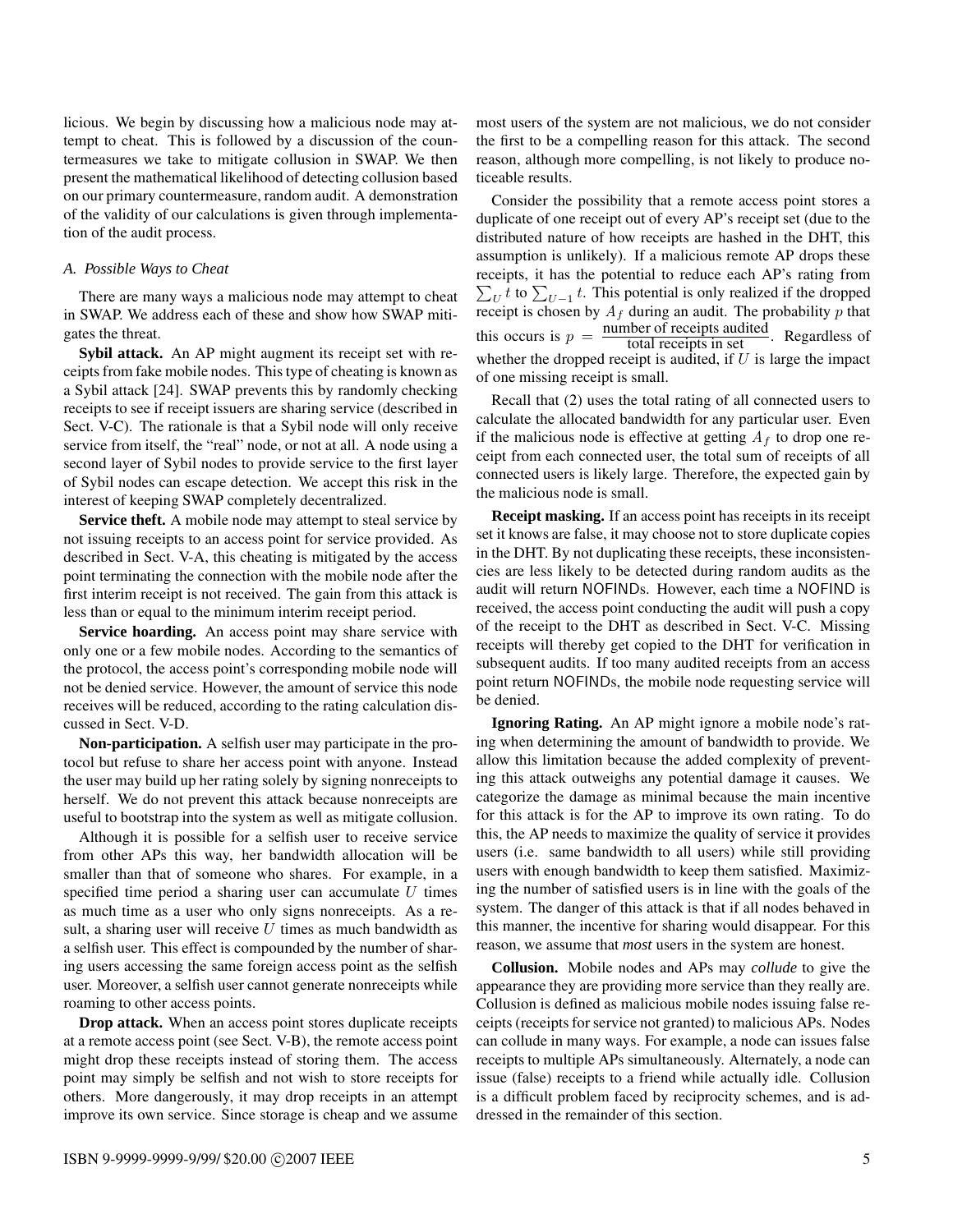#### *B. Reducing the Incentives to Collude*

SWAP includes countermeasures to discourage collusion. Using these countermeasures, the risk of detection and the resultant consequences outweigh the gains from collusion.

The strongest countermeasure is the ability to probabilistically detect a colluder and impose a punishment for collusion. Collusion is detected using random audits of a user's receipt set as discussed in Sect. V. In SWAP, mobile nodes connect to only one access point at a time. If the same mobile node simultaneously issues receipts to multiple APs, it is cheating. If the cheating is detected, the colluder can be fined, removed from the system, or subjected to other appropriate punishment.

While audits detect mobile nodes issuing multiple receipts to different access points, they cannot detect nodes that issue false receipts when they are idle. To prevent this, SWAP nodes sign "nonreceipts" for themselves when they are idle, as discussed in Sect. V-A. Since a mobile node can improve its own rating during idle periods, it has no incentive to issue false receipts when idle. This countermeasure levels the playing field for honest users by giving an equal advantage to all users during idle periods.

The final countermeasure is selecting the access point at which to store receipts using both the node ID and the receipt time. If receipts were mapped according to ID only, a malicious node could collude with the access point responsible for storing its receipts. By including time, receipts from any particular node are spread out among the access points in the DHT.

## *C. Time to Detect Collusion*

The previous section showed how SWAP can probabilistically detect collusion. In this section, we examine how long a colluder can cheat before getting caught. We do so by calculating the number of audits that take place before we can say with some percentage of certainty that we will detect collusion.

Recall from Sect. V-C that an access point can randomly audit any receipts from the receipt set. The probability of detecting collusion in a single audit is:

$$
P_D = 1 - \frac{\binom{N-B}{n}}{\binom{N}{n}}\tag{3}
$$

where  $N$  is the number of entries in the received receipt set,  $B$ is the number of false receipts in set  $N$ , and  $n$  is the number of receipts drawn from  $N$  to audit.

Equation 3 can be expanded to show the cumulative probability of detecting collusion within  $z$  audits.

$$
P^*(Z \le z) = \sum_{x=1}^z \prod_{i=1}^x \left( 1 - \frac{\binom{N_i - B_i}{n_i}}{\binom{N_i}{n_i}} \right) \tag{4}
$$

where  $N_i$ ,  $B_i$ , and  $n_i$  vary with each random audit. If an access point does not conduct an audit, we ignore that connection when computing the probability of detecting collusion because the probability of detection is zero.



Fig. 4. The audit in which collusion was detected in simulation and analysis, using  $N = 20$  and  $B = 2$ . The simulation is the mean and the extreme values of 100 runs for each value of  $n$ .

Assume that: (a) an AP's receipt set reaches steady-state (receipts expire at the same rate as they get added); (b) a colluder colludes at a constant rate; and (c) during each audit, the same number of receipts are selected for audit. These assumptions make  $N$ ,  $B$ , and  $n$  constant over all random audits and allow us to rewrite the cumulative probability of detecting collusion within  $z$  audits as:

$$
P(Z \le z) = \sum_{x=1}^{z} P_D (1 - P_D)^{x-1}
$$
 (5)

Fig. 3(a) uses (5) to illustrate how long collusion can continue before it is detected. For example, assume the receipt set has 20 receipts and two of them are false. By auditing five receipts per random audit, we expect to detect collusion with 95% accuracy within five audits. SWAP can thus detect collusion with high probability without excessively burdening other peers with audit requests.

These results provide a useful upper bound on the probability of detecting collusion. In expectation, it takes fewer audits to detect collusion:

$$
E[\text{# audits}] = \frac{1}{P_D} \tag{6}
$$

Using the example above with  $N=20$ ,  $B=2$ , and  $n=5$ , an AP can expect to detect collusion on the second audit; cheaters cannot operate for long before being caught. Fig. 3(b) shows how the expected value varies with  $B$  and  $n$ .

As a proof of concept, we implemented the random audit process in Java to test how long the system takes to detect collusion compared to what we calculated. The implementation assumes uniform N, B, and  $n$  so it can use (5) and (6). It also assumes that APs perform an audit on each service request.

For each access point, we create a receipt set of size  $N$  and randomly replace  $B$  receipts with false receipts. The AP randomly chooses  $n$  receipts to audit. If the AP does not detect collusion, the mobile node is granted access for that connection. When the mobile node connects to another AP, a random audit is again conducted. This process continues until collusion is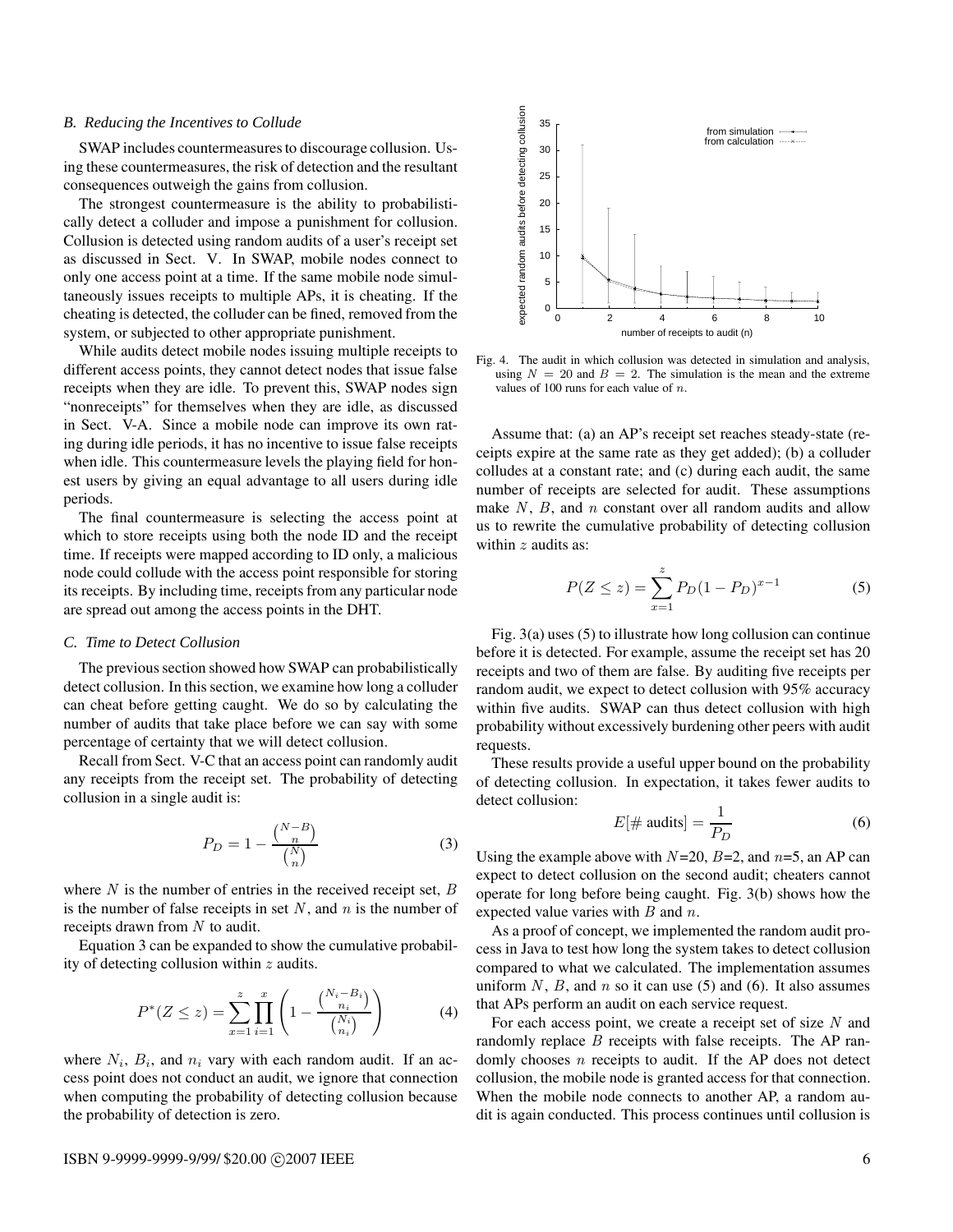

(a) The probability of detecting collusion on or before the number of audits depicted on the x-axis assuming that 2 of 20 receipts in the set are invalid. Each line represents the number of receipts from the receipt set checked per audit.



(b) The expected audit during which collusion is detected using a receipt set of  $N=20$ , with various numbers of receipts sampled. Each line represents a different number of false receipts in the receipt set.

Fig. 3. Likelihood of detecting collusion

| TABLE I                                                     |
|-------------------------------------------------------------|
| RSA AND DSA'S KEY SIZE (KS), KEY GENERATION TIME (KG),      |
| SIGNATURE GENERATION TIME (SG), SIGNATURE VERIFICATION TIME |
| $(SV)$ , AND SIGNATURE SIZE $(SS)$ .                        |

|            | KS (bits) | $KG$ (ms) | $SG$ (ms) | $SV$ (ms) | SS (bytes) |
|------------|-----------|-----------|-----------|-----------|------------|
| <b>RSA</b> | 1024      | 1083.5    | 257.3     | 6.2       | 128        |
| DSA        | 512       | 179.4     | 40.0      | 224.4     | 47         |

detected. Fig. 4, compares the average audit during which collusion was detected in simulation vs. the results from (6). As the graph illustrates, the two curves closely overlap.

## VII. MICROBENCHMARKS

To test the computational and storage overhead of using SWAP, we implemented the computationally intensive parts of the SWAP protocol (receipt generation, signature validation, and random audit). SWAP is implemented using Java 1.4.2 with the Java Cryptography Extension (JCE) [25] for digital signatures. All experiments were run on a Pentium 4 1.79 GHz processor with 640 MB of RAM running Microsoft Windows XP.

## *A. Digital Signatures*

The largest computational overhead in SWAP is creating digital signatures. We examine two digital signature schemes, RSA and DSA, to determine which scheme is best for SWAP. We compare the two schemes on key size, time to generate a public/private key pair, time to validate a signature, and the size of the signature. Table I shows the average of ten runs.

RSA takes ten times longer than DSA to generate a key pair. However, SWAP's public/private key generation is a one-time cost per mobile node. DSA's signature generation is faster and the resulting signatures are much smaller than using RSA, but RSA verifies signatures much more quickly than DSA. As signature verification is more frequent than signature generation, we chose RSA to minimize the verification time. Additionally, RSA puts its expensive operation (signature generation) onto the person who is benefiting from the service.

## *B. Certificate and Receipt Sizes*

**Certificates** contain a 4 byte network address, a 4 byte mobile node ID, and a 128 byte public key. Each unsigned certificate is thus 136 bytes long, and is 264 bytes when signed.

**Receipts** consist of a 4 byte network address, a 4 byte mobile node ID, 4 bytes for the number of bytes transferred, and 4 bytes for each of the start and end times. Unsigned receipts are therefore 20 bytes, and 148 bytes with their RSA signature.

## *C. Protocol Overhead*

To estimate the overhead mobile nodes and access points incur while using SWAP, we use results from a study of wireless access patterns at Dartmouth University [26]. These results are based on traces generated by 7000 users on 550 APs using Dartmouth's wireless network during the Fall and Winter terms of 2003/2004. Relevant results from the study include:

- 1. An AP serves a maximum of 91 concurrent users.
- 2. An AP services an average of seven users per day.
- 3. The median session duration (roughly, the period of time a node is accessing an AP) is approximately ten minutes.
- 4. A node is on-line for an average of seven hours.

These results provide a gross over-estimate of the type of traffic an AP may encounter in SWAP. SWAP requires that each mobile node be associated with an AP to receive service, which is not the case in a campus environment. However, these results give a rough estimate of mobility patterns in a community wireless network.